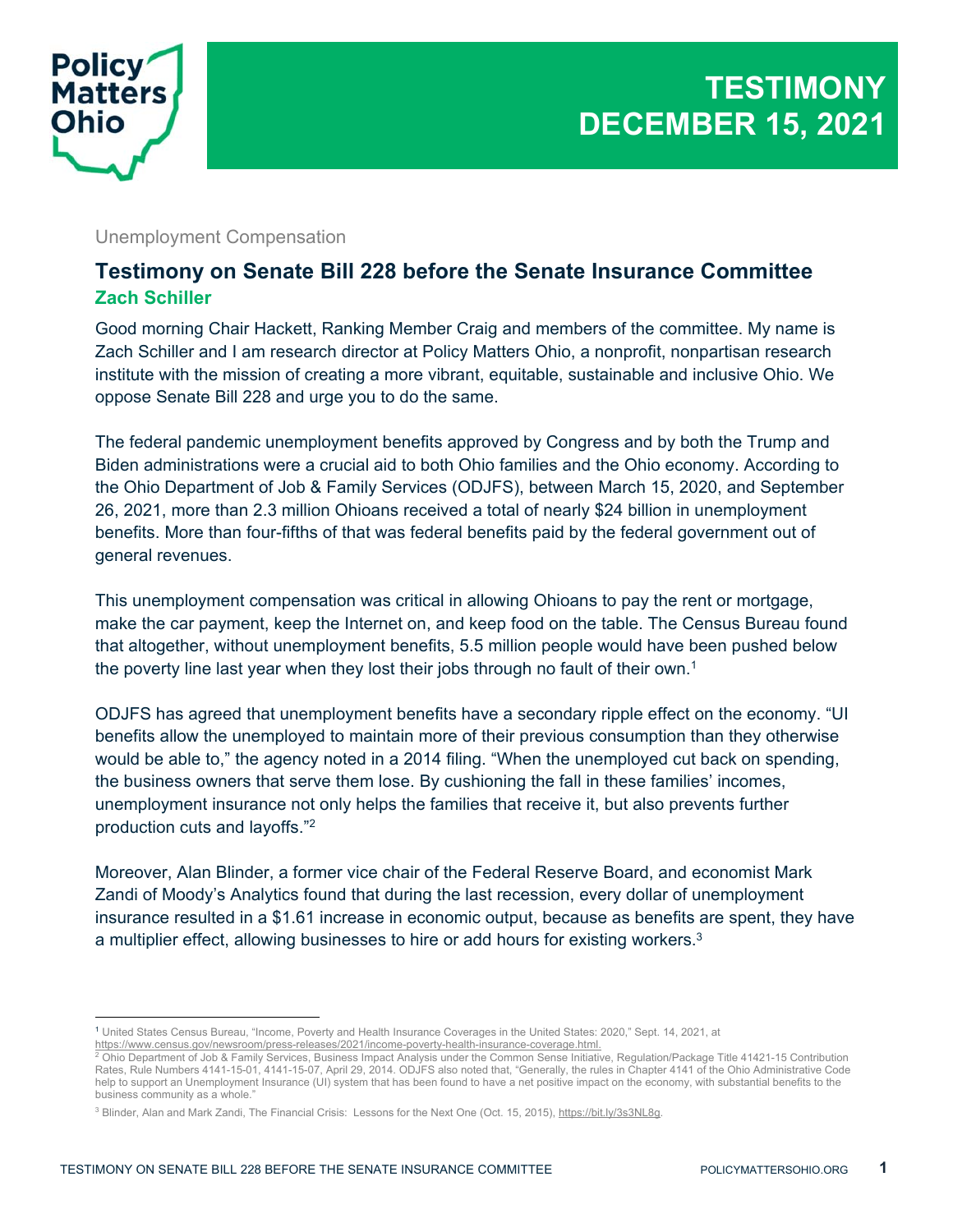For a working person to qualify for unemployment compensation, they must be paid enough to meet Ohio's stringent pay threshold, which is higher than in all but a handful of states in the country. This year, a worker must be paid an average of \$280 a week for at least 20 weeks. This means that a minimum-wage worker employed 31 hours a week and laid off would not qualify for benefits. Many restaurant and other workers who found themselves jobless early in the pandemic were in exactly this situation – and thankfully, Congress created Pandemic Unemployment Assistance (PUA), which allowed many of them to qualify for federally-paid benefits. Ohio was not among the first to implement the program; the state didn't get it started till mid-May 2020, even though Gov. DeWine signed an agreement with the U.S. Department of Labor covering the benefits on March 28, 2020, immediately after Congress approved the benefits.

Unemployment benefits are intended to stabilize the economy during times of crisis. These benefits not only ensure families are not wiped out due to economic situations beyond their control, but they keep our entire economy from deeper recession and depression spirals. When policymakers end supports too soon or fail to cover enough workers, the economy suffers. It is no surprise that job growth in Ohio has trailed behind the national average since Gov. DeWine announced he would cut off Federal Pandemic Unemployment Compensation (FPUC), the \$300 weekly supplemental benefit paid for by the federal government. The Associated Press analyzed state-by-state data through September and "found that workforces in the 25 states that maintained the \$300 payment actually grew slightly more from May through September …than they did in the 25 states that cut off the payment early, mostly in June." 4 The large majority of the 7.6 million unemployed workers who saw their benefits cut off in early September have not yet found jobs. And Ohio employment as of October was still 228,600 jobs short of the level in February 2020. 5

Numerous studies over the past year have concluded that the additional \$300 or \$600-a-week benefits paid out under the FPUC program did not keep large numbers of unemployed workers from returning to work. <sup>6</sup> Two of the biggest news organizations in Ohio, the Columbus Dispatch and Cleveland.com, have reached the same conclusion about the \$300 benefit cut. The headline in the Dispatch said, "Loss of extra pandemic unemployment benefits did little to bring Ohioans back to work." Cleveland.com said: "Jobless Ohioans didn't surge back to work after state cut extra \$300 unemployment, data suggests."7

<sup>4</sup> Associated Press, "States that cut off of jobless aid see no surge in job seekers," Oct. 22, 2021, https://www.pbs.org/newshour/economy/states-<br>that-cutoff-of-jobless-aid-see-no-surge-of-job-seekers

 $\frac{1}{6}$ Shields, Mike, "Ohio adds jobs in October," Policy Matters Ohio, Nov. 9, 2021, at https://www.policymattersohio.org/research-policy/fair-economy/work-wages/job-watch/ohio-adds-jobs-in-october

<sup>6</sup> See for instance Nicolas Petrosky-Nadeau and Robert G. Valletta, Federal Reserve Bank of San Francisco, Working Paper 2021-13, "UI Generosity and Job Acceptance: Effects of the 2020 CARES Act," June 2021, at https://www.frbsf.org/economic-research/files/wp2021-13.pdf, Joseph Altonji et. al., Tobin Center for Economic Policy, Yale University, "Employment Effects of Unemployment Insurance Generosity During the Pandemic," July 14, 2020, at

https://tobin.yale.edu/sites/default/files/files/C-19%20Articles/CARES-UI\_identification\_vF(1).pdf , Peter Ganong, Fiona Greig, Pascal Noel, Daniel M. Sullivan and Joseph Vavra, "Micro and Macro Disincentive Effects of Expanded Unemployment Benefits," July 29,2021, at <u>https://cpb-us-</u>

w2.wpmucdn.com/voices.uchicago.edu/dist/1/801/files/2018/08/disincentive\_effects\_of\_expanded\_ui.pdf and Coombs, Kyle et al, "Early Withdrawal of Pandemic Unemployment Insurance: Effects on Earnings, Employment and Consumption," Aug. 20, 2021, at<br>https://files.michaelstepner.com/pandemicUlexpiration-paper.pdf<br>7 Williams Mark "Loss of ovtra pandemic unemployment for

Williams, Mark, "Loss of extra pandemic unemployment benefits did little to bring Ohioans back to work," The Columbus Dispatch, Dec. 1, 2021, at https://www.dispatch.com/story/business/2021/12/01/ohio-unemployment-ended-early-workers-didnt-return/6371704001/ and Sean McDonnell, "Jobless Ohioans didn't surge back to work after state cut extra \$300 unemployment, data suggests," Cleveland.com, Dec. 2, 2021, at https://www.cleveland.com/business/2021/12/jobless-ohioans-didnt-surge-back-to-work-after-state-cut-extra-300-unemployment-datasuggests.html